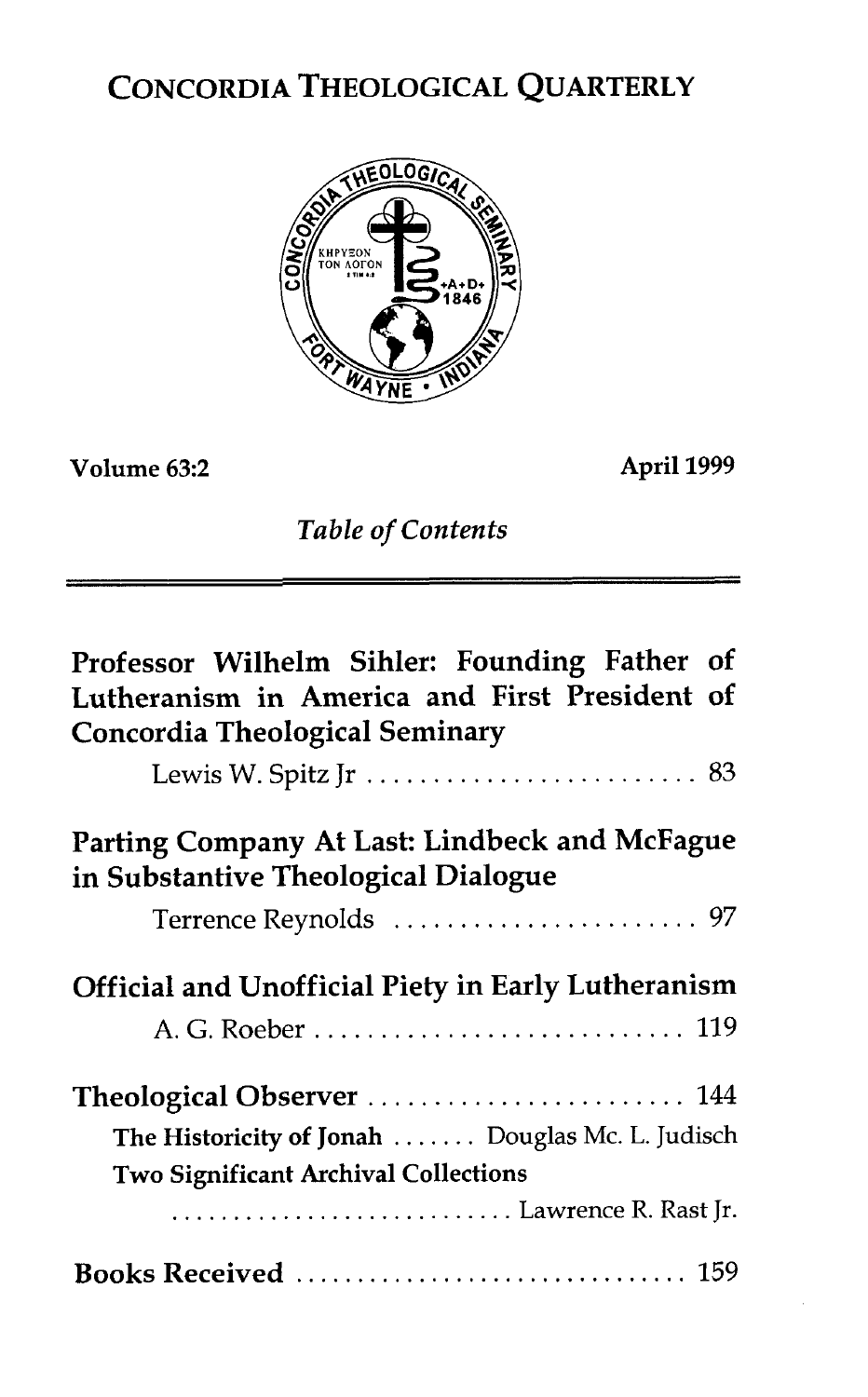# **Theological Observer**

## THE HISTORICITY OF JONAH

A recent issue of the Lutheran Standard, the official periodical of the Evangelical Lutheran Church in America, makes an assertion which, considering the source, is, in itself, common enough in modern liberalism: "Jonah is not history ..." ("Since You Asked," by Norma and Burton Everist, Lutheran Standard, September 1998, page 21). A layman or laywoman, in a query addressed to the Lutheran Standard, **begins** with these reasonable observations: "While teaching Sunday school I was surprised to read that Jonah was thought to be a parable. I see nothing in the text that suggests it couldn't be historical." The concerned correspondent then poses the obvious question: "How is it a parable?"

#### **A. A Critical View of Jonah**

In the response to this query the denial of the historicity of the Book of Jonah is, in itself, scarcely surprising. Both of the Everists, after all, are shown in a photograph above the column wearing clerical collars. The "Rev. Norma Cook Everist" is identified as a professor of church and ministry in Wartburg Seminary in Dubuque (Iowa), while the "Rev. Burton L. Everist is pastor of Grace Lutheran Church" in East Dubuque (Illinois). The responders, clearly, with the ELCA in general and all its periodicals, are working on the basis of a biblical criticism which, by definition, assumes the fallibility of Holy Scripture. This approach has been, of course, the road by which the ELCA arrived at the ordination of women to the pastoral office, which has become so common in the denomination that the majority of its laity have now accepted the practice (comparing the materials on the "order of creation" in Book One of Genesis [CTS, 1998] and the appendix ["The Ordination of Women"] in Feminism and the Bible, which is expected within the coming month).

The strange thing about the response is, in fact, the lack of any candid application of higher criticism to the Book of Jonah. It would at least show more intellectual integrity to acknowledge that the book was presumably propounded as history and was certainly so accepted by the ancient Jews. An impartial critic, after all, has no problem in granting an original understanding and, indeed, original intention which differs from his own view of reality. He will then, of course, proceed to state that the author of the Book of Jonah, writing in post-exilic times, has given expression to legendary tales of a pre-exilic prophet which, however, are largely erroneous. There could, to be sure, be some kernel of truth, such as a change from chauvinism to universalism in the preaching of the historical Jonah. The story, however, a critic would say, has clearly been subjected to manifold elaborations, including miracles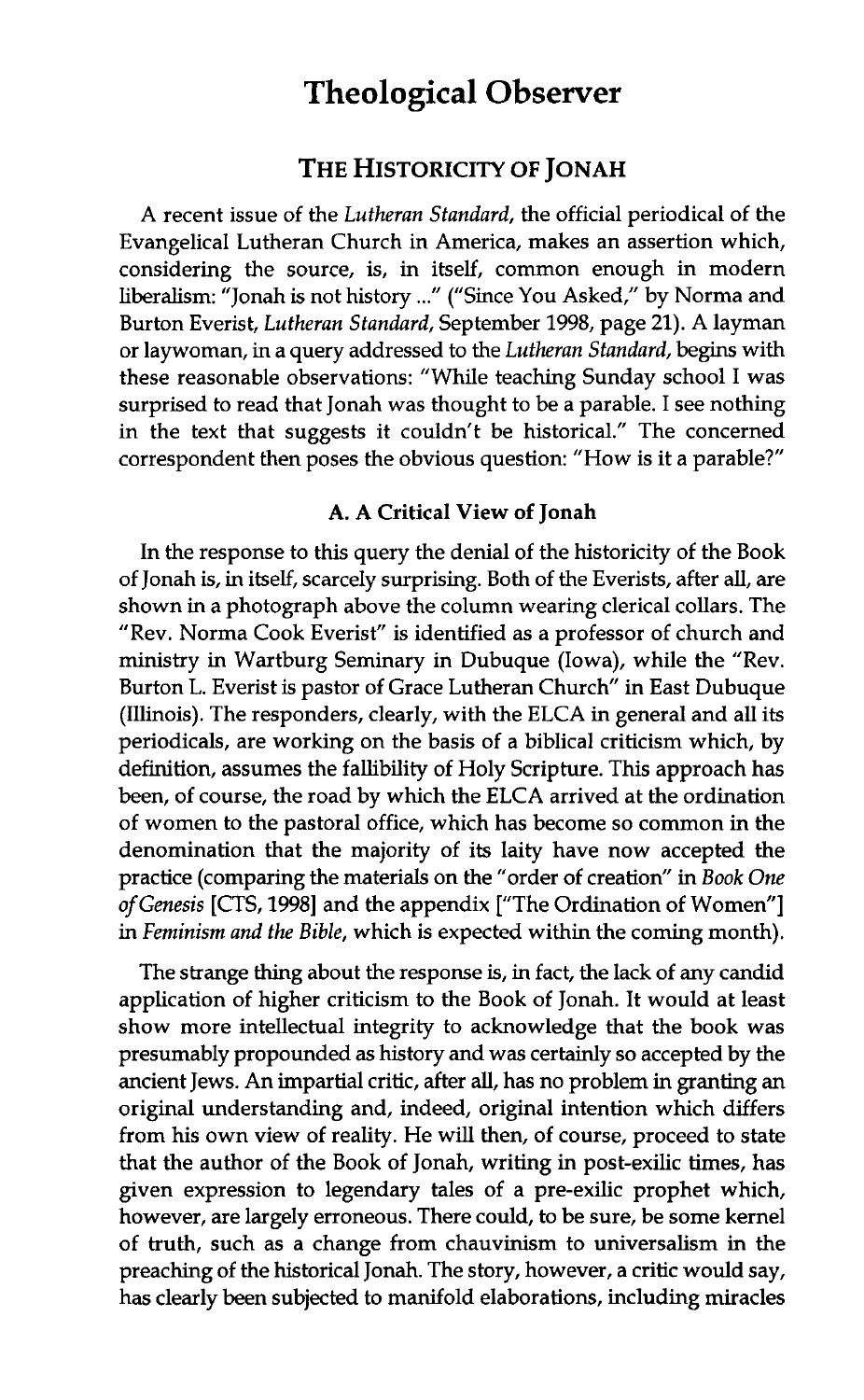by land and by sea, in the course of its transmission through generation on generation in the oral tradition of Israel.

The critic may still, of course, approve the theme of a historical theologian even when his historical data has been tried and found wanting. Thus, many critics would, as do also the Everists, second the theme of Jonah as they see it (correctly to some degree), in contrasting divine love with self-centered chauvinism: "Nineveh is like the heathen nations Israel does not want God to love. God persists when Jonah and we  $-$  are reluctant. The message is: 'Go speak to those you don't know and may not even like.' God's righteousness and mercy includes them too." The assertion here that Nineveh is "like" the nations which Israel wishes to deprive of divine love, as opposed to being in actuality the capital of such a nation, presumably rests on the critical assumption of a post-exilic date of the Book of Jonah. The "like" implies, in other words, the destruction of Nineveh long before the composition of the supposed memoirs of a pre-exilic prophet. In the formulation, moreover, of the "message" of Jonah, the assumption of unfamiliarity with those whom we dislike owes more to the naivete of the formulators than to the Book of Jonah. The prophet, in fact, already knew the Assyrians all too well before the beginning of the events recounted in his book. Contrary to the wishful thinking of modern liberals, an increase in the knowledge of others is no guarantee of a decrease in hating them. More knowledge of others may just as easily exacerbate the hatred. The accuracy, moreover, of the final sentence quoted above depends on the significance of the term "righteousness" therein (especially since even the more conservative predecessors of the ELCA rejected the doctrine of objective justification advocated by the Evangelical Lutheran Synod of Missouri, Ohio, and Other States). The theme of Jonah, then, could be simplified as being the inclusion of the Gentiles too within the love of God (as the undersigned has stated in his Prophetic Books of the Pre-Exilic Era). The applications to Christians today would, indeed, include the responsibility of bearing witness also to those of differing ethnic and cultural backgrounds even when we dislike them.

To return, however, to the historicity of Jonah, the dismissal in itself, as previously stated, of the factual reliability of the book comes as no surprise. For the denial itself is completely consistent with the critical theology of the Lutheran Standard and the ELCA as a whole. The odd thing is the rationalization whereby the Book of Jonah is implicitly characterized as a parable. The Lutheran Standard, to be sure, never actually answers the original question, as quoted above, relating to the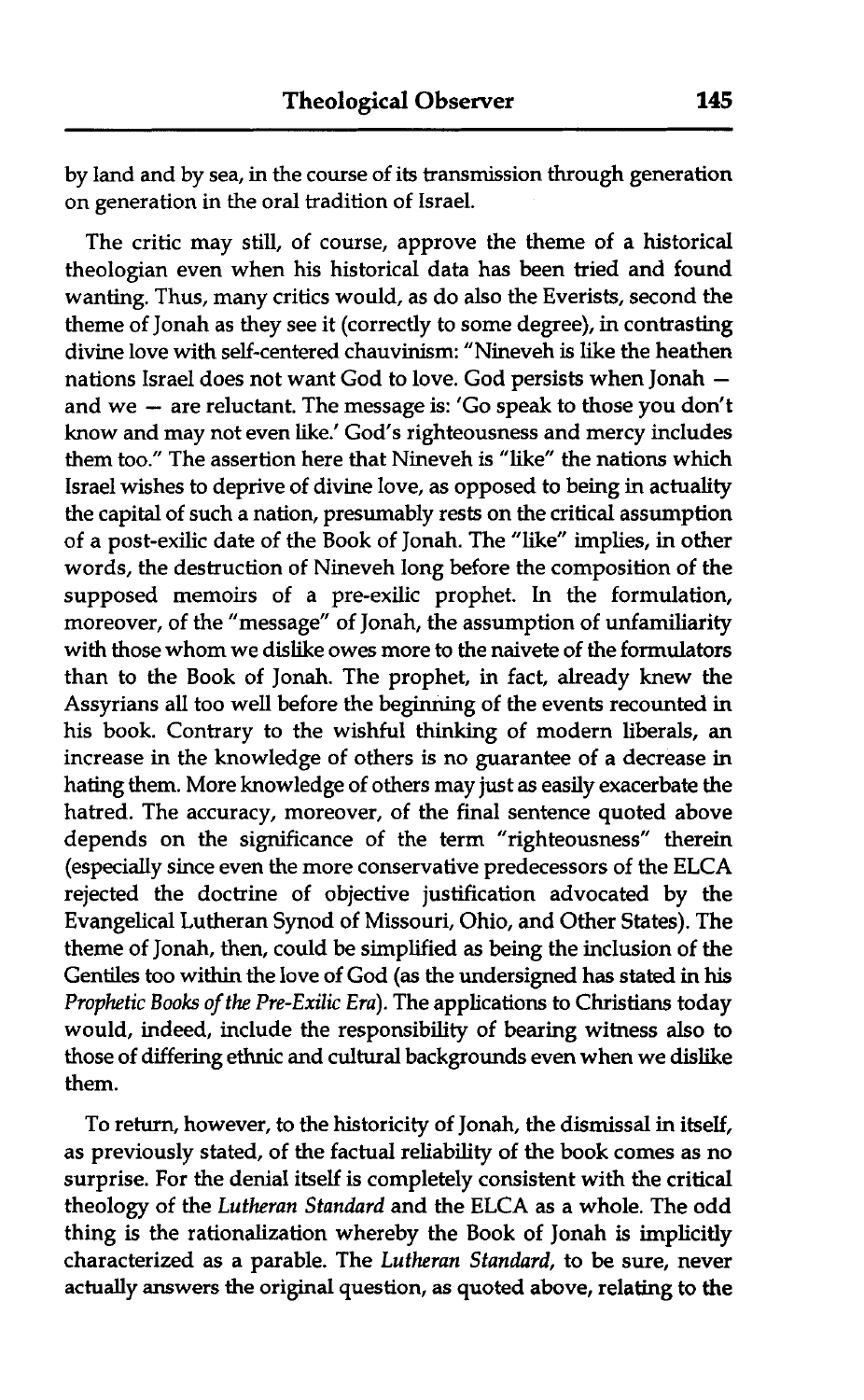Book of Jonah: "How is it a parable?" Several points, however, are introduced to make its portrayal as parable seem less extraordinary.

(1.) The Lutheran Standard mentions, in the first place, the variety of literary genres in the Bible: "Scripture comes to us in many forms, including poetry, history, prophecy, laws, allegories, and parables." This observation is true enough, but it is essential to add that history and law are much more basic genres in the biblical repertory than allegories and parables. No passage, indeed, may properly be regarded as allegory or parable without good reason. Such a modus operandi is simply a corollary of the basic semantic principle of biblical exegesis, that the one intended sense (sensus literalis unus) of any word of Holy Scripture, in any one place and grammatical relation, must be equated with the common meaning (sensus literae) of the word unless the context or the analogy of faith requires the acceptance of a different meaning.

**(2.)** The Everists, to be sure, ascribe an anomalous nature to the Book of Jonah: "Jonah is in a collection of prophetic books. But it is unlike the others, which describe the message that the prophets proclaimed in extensive detail. The message of Jonah is in the story about Jonah." We may observe, however, that the only reason behind Jonah's place among the twelve minor prophets is its brevity. When we think more broadly of the whole category of the  $N^{\prime}bh\tilde{I}m$ , or Prophets, as the second category of the tripartite Hebrew canon, Jonah is by no means unique. For there are, in the first place, the Former Prophets, which comprise the historical books of Joshua, Judges, Samuel, and Kings. The Latter Prophets, too, comprehend sizable sections of historical narrative in the books of Isaiah, Jeremiah, and Ezekiel. Even, indeed, outside the  $N^e bh1\bar{m}$ , or Prophets in the technical sense, every book also of the Pentateuch and the Writings (including Daniel and such historical books as Chronicles, Ezra, Nehemiah, and Esther) received a place in the TaNaK purely on the basis of its authorship by Moses, the Prophet Primarius of Israel, or by one of the prophets who succeeded him.

(3.) The Everists, thirdly, treat "Jonah" as the figure of a people rather than as an individual man: "'Jonah' means dove - a pet name for Israel." Now the word  $y\bar{\phi}n\bar{\phi}h$  occurs thirty-two times in the Old Testament  $-$  twenty-one times in the singular absolute, once in the singular construct, thrice with the first singular suffix  $(y\bar{a}n\bar{a}h\tilde{b})$ , seven times in the plural absolute, and once in the plural construct (Francis Brown, S. R. Driver, and C. A. Briggs, A Hebrew and English Lexicon of the Old Testament, Oxford: Clarendon Press, page 401b). In half (sixteen) of these cases the reference is to a dove pure and simple, either an individual (Genesis 8: 8-12) or any of the species, namely in Leviticus (126; 1:14; 5:7; 5:11; 128; 1422; 14:30; 15:14; and 15:29), Numbers (6:10),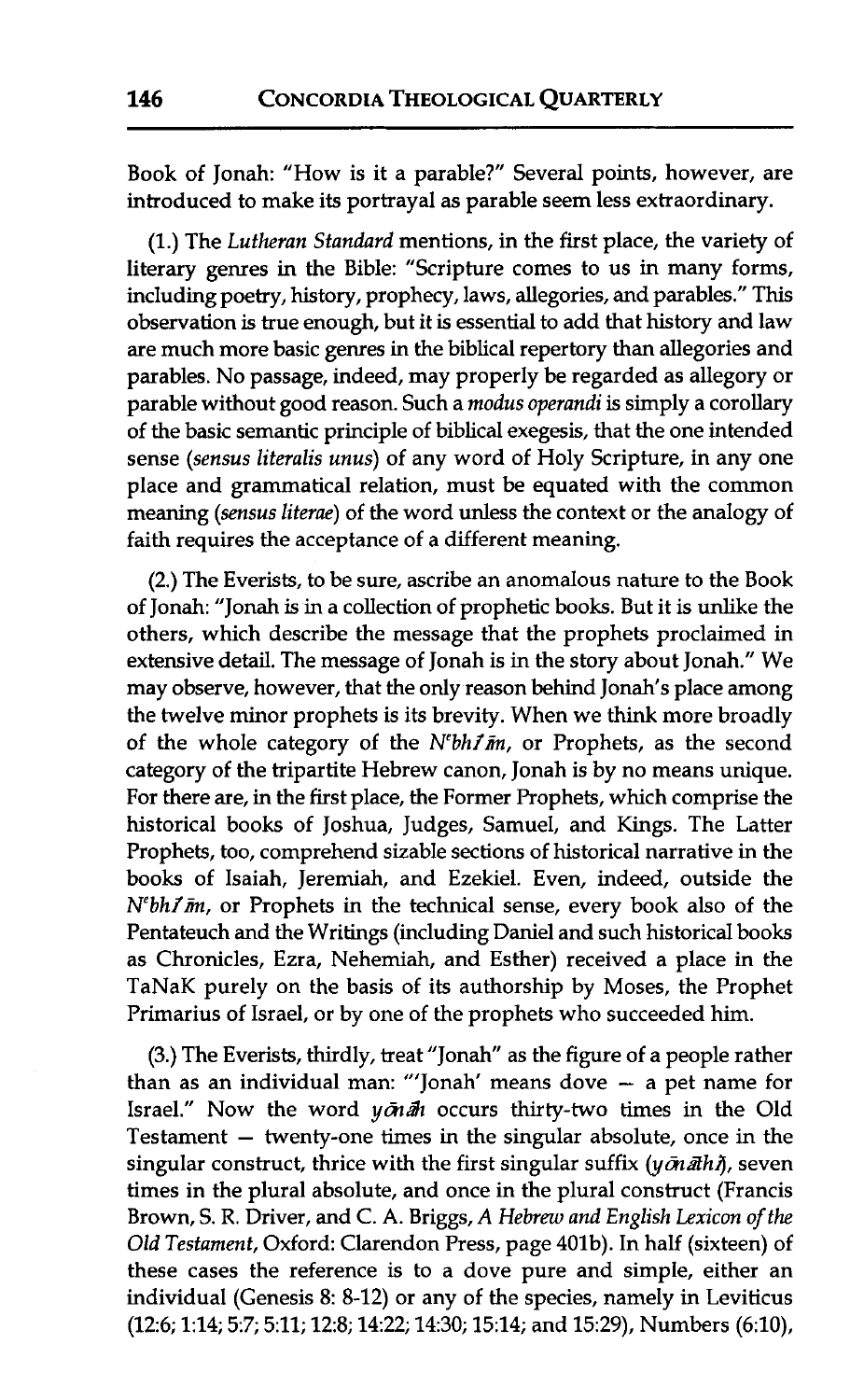and **2** Kings (6:25). In the superscription, moreover, to Psalm 56 the only use of the singular construct occurs in the name of the melody to which the psalm was to be sung. The remaining instances of  $y\bar{a}n\bar{a}n$  eventuate in similes and metaphors of various kinds. The wings of doves give birth to the analogies found in Psalms 55 **(7** MT, 6 EV) and 68 (14 MT, 13 EV), Isaiah 6023, Hosea 11:11, Jeremiah 48:28 (referring to fleeing Moabites), and Ezekiel 716. The mournful sound of doves gives rise to the similes employed in Nahum 2:8 and Isaiah 38:14 and 59:11. The eyes of doves produces the metaphors found in chapters 1:15 and 4:l in the Song of Songs. Hosea 711, to be sure, compares Ephraim to a dove but, more specifically, to "a silly dove" by reason of letting itself to be snared (*ibid.*). There appears, in fact, to be nowhere outside the Song of Songs that the word  $y\bar{g}$  *in a* $h$  is used as a term of affection. For only there does the Beloved One call His Bride "My Dove" in chapters 2:14,5:2, and 6:9 (the only three occurrences of  $y\bar{a}n\bar{a}th\bar{f}$  in the Bible). The use of  $y\bar{a}n\bar{a}th\bar{f}$ , however, in the lyric poetry of the Canticle provides no grounds on which the  $y\bar{a}$   $\bar{a}$  of the Book of Jonah can be interpreted as a "pet name" of Israel. The words, quite to the contrary, which begin the Book of Jonah identify its author in a manner analogous to the initial verse of all the other Latter Prophets. The formula d<sup>e</sup>bhar-YHWH 'el-Y $\bar{c}n$  and ("the word of the LORD to Jonah") is especially similar to the superscriptions of the books of Hosea, Joel, Micah, Zephaniah, and Zechariah among the minor prophets and Jeremiah and Ezekiel in the major prophets. The inaugural clause, indeed, specifies the Jonah of the book as "the son of Amittai" (Jonah 1:l). There is, therefore, no doubt of his identification with a historical figure of special prominence in Israel in the reign of King Jeroboam 11. For, according to 2 Kings 14, Jeroboam "restored the territory of Israel from the entrance of Hamath to the Sea of the Arabah, according to the word of the Lord God of Israel, which He had spoken through His servant Jonah, the son of Amittai, the prophet who was from Gath-Hepher" (verse 25).

(4.) Of most significance, however, is the comparison which the Lutheran Standard draws between the Book of Jonah and the story of Nathan in 2 Samuel 12: "Jonah is not history but is like the story Nathan told David about the wealthy man who takes his neighbor's only sheep (2 Samuel 12: 1-15). Here is an allegorical parable catching David in his sin of adultery and murder. But by itself it would appear to be factual."

(a.) The description, in the first place, of the story in 2 Samuel 12 as "an allegorical parable" is somewhat mystifying. For the phrase would seem to be either (i.) a tautology or (ii.) a self-contradiction, The choice would depend upon whether one had in mind the use of "parable"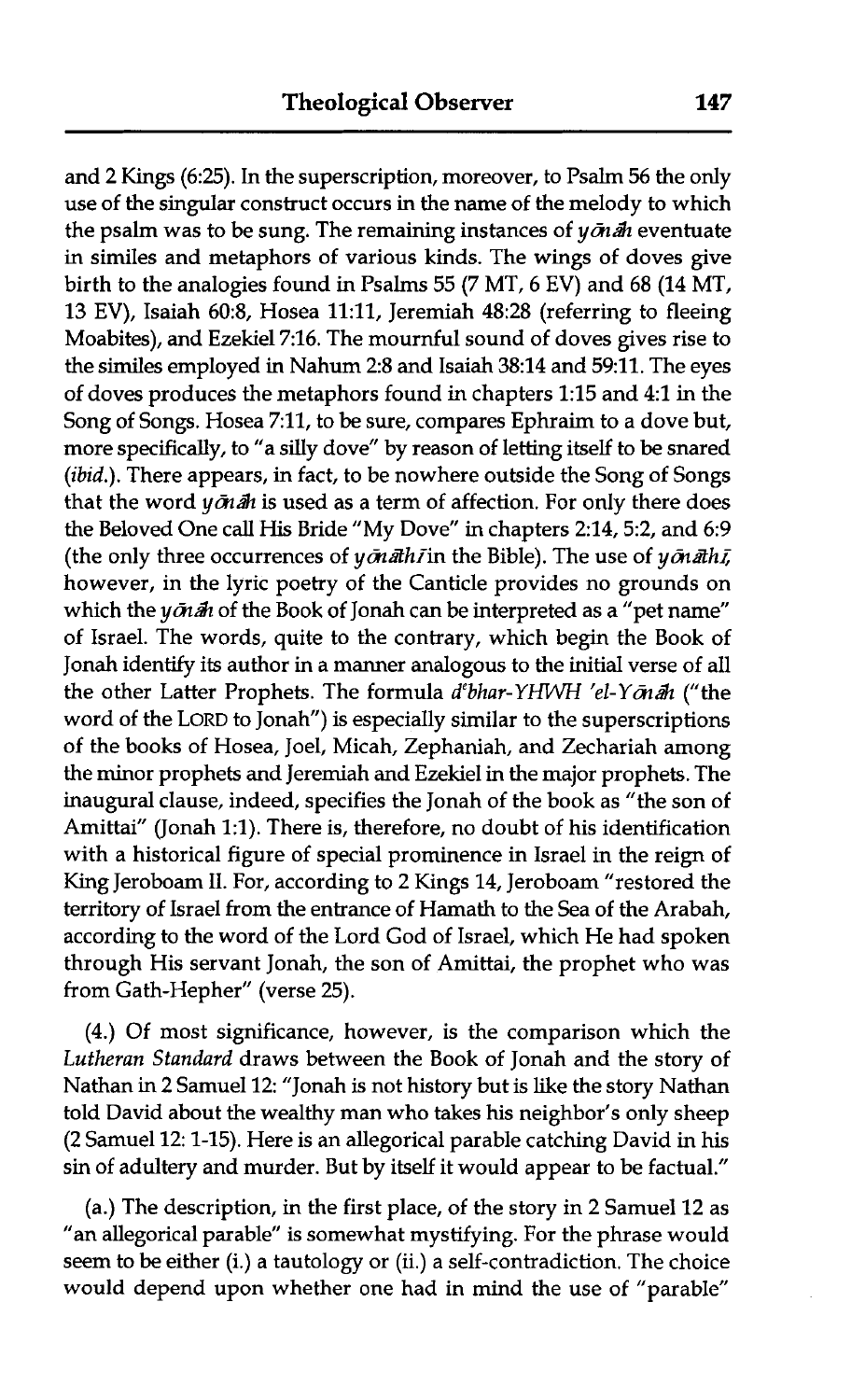customary in the study of literature in general or the more specific usage usually employed in the realm of biblical exegesis.

(i.) For, on the one hand, some literary scholars use the term "parable" to designate a species within the more general category of allegory. In this schema parables are defined as "briefer, less systematic allegories" which are exemplified by the "parable of the cave" in *The Republic* of Plato (Lillian Herlands Hornstein, G. D. Percy, Calvin S. Brown, et **alii,**  eds., *The Reader's Companion to World Literature* [New York: The New American Library, 1956], pages 15-16). In such a scheme, however, the story of Nathan would correctly be called a "parable" pure and simple (without the tautological modification of "allegorical").

(ii.) Exegetes of the Bible, on the other hand, ordinarily distinguish between parables and allegories as differing species of figurative discourse. The parable, in this schema, is said to "constitute a type of figurative speech involving a comparison which is distinguishable from the simple metaphor on the one hand and allegory on the other ..." (Richard N. Soulen, *Handbook of Biblical Criticism* [Atlanta: John Knox Press, 1976], page 119). Thus, allegory is often described as an extended metaphor and parable as an extended simile (E. W. Bullinger, *Figures of Speech Used in the Bible Explained and Illustrated* [Grand Rapids: Baker Book House, 1968 (originally published in 1898)], pages 748-749). Exegetes have come to restrict the application of "parable" to "an illustration by which one set of circumstances is likened to another" explicitly (Bullinger, page 751). More specifically, indeed, "the images employed are drawn from nature and everyday life" (Soulen, page 119). In the parable the "events must be possible" in ordinary terms, "or likely to have happened" (Bullinger, page 752). Thus, unless otherwise defined, a parable, in biblical exegesis, is an express comparison in which some more profound truth is depicted in terms of ordinary life known to the audience.

In a parable, then, the likeness concerned is explicitly stated (using particles or words equivalent to "like" or "as" in English), while in an allegory the likeness is stated by substitution or implication. In this schema, then, the story of Nathan would be an allegory, rather than a parable. Still, however, there remain many points of similarity between the specific allegory found in 2 Samuel 12 and all of the parables which are recounted in Holy Scripture, whether in the Old Testament or, much more frequently, in the New Testament and especially in the public ministry of Jesus Christ Himself (in accordance with previous prophecy). It may, therefore, prove instructive to examine the similarity which the *Lutheran Standard* asserts between the story of Nathan and the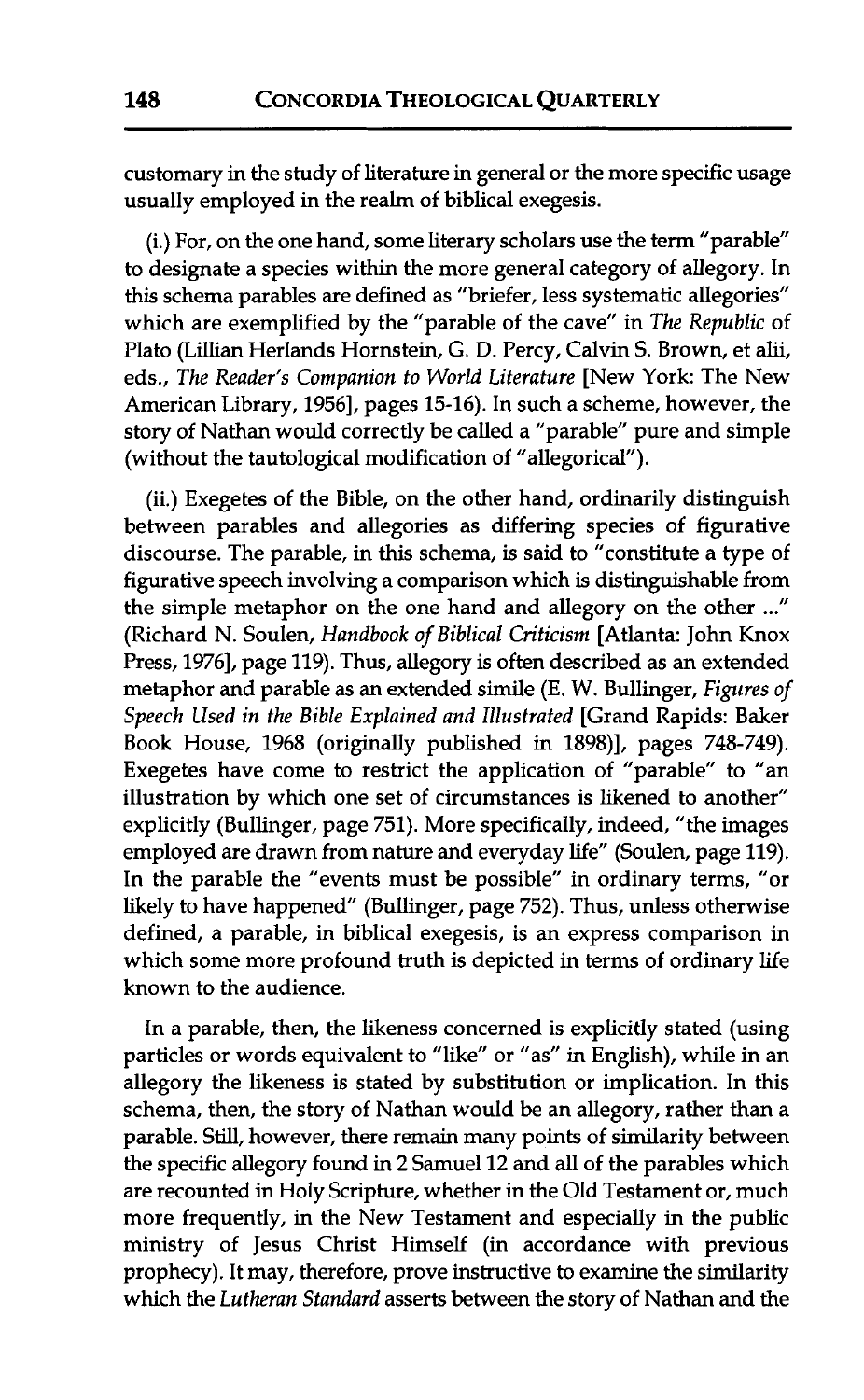Book of Jonah and then cites as a reason to call the story of Jonah a parable.

A prime example of actual parable in the Old Testament is found in verses 15-20 of Job 6 (as is indicated in The Poetical Books of the Bible, third edition [CTS, 19981, page 190). There the patriarch compares the three friends who were visiting him (Eliphaz the Temanite, Bildad the Shuhite, and Zophar the Naamathite) with the waters of a wady in the Arabian Desert (verse 15, translating anew):

My brethren have dealt deceitfully as a brook, As a stream of brooks that pass away.

Job thus states his comparison explicitly both by means of the  $kh<sup>e</sup>m\bar{o}$ which precedes nachal ("a brook") and by means of the ka (kaph pointed with pathach) which is prefixed to "ph $\bar{n}$ -n'chal $\bar{m}$  ("a stream of brooks").

(b.) There is, in fact, very little similarity between the Book of Jonah and the story of Nathan in 2 Samuel 12. More specifically, indeed, there is no such likeness at all which relates to the distinctive nature of either parables or allegories. The differences, on the contrary, which separate Jonah from both parable and the story of Nathan are many and various:

(i.) The story of Nathan comprises three and a half verses. A parable, too, as already noted, is by nature quite brief and simple (Hornstein, Percy, and Brown, pages 15-16). Thus, the parable in Job 6 consumes but six verses in toto (verses 15-20). The Book of Jonah, on the other hand, includes a full forty-eight verses.

**(ii.)** The story of Nathan consists solely in narrative. The parable in Job 6 is the same, since, by virtue again of its brevity and pointedness, a parable allows little if any addition to the main simile. The most elaboration to be found in a parable is a brief quotation here and there. The Book of Jonah, on the other hand, incorporates, not only a considerable quantity of dialogue (in chapters 1, 3, and 4), but also a governmental decree (3: 7-9) and, above all, a complete psalm (2: 3-10 MT [2-9 **EV]).** 

(iii.) The story of Nathan makes no mention of God, nor does the parable in Job. Such absence of divine reference is, indeed, characteristic of the parable, since its purpose, again, is the depiction of more profound truths in more earthly terms. The Book of Jonah, on the other hand, refers to the One True God from beginning to end and frequently by means of the Divine Name, which is to say YHWH. The tetragrammeton is, of course, traditionally rendered "the **LORD"** (written with four capital letters) in English versions of the Bible. The book, indeed, not also quotes Jonah and others addressing the One True God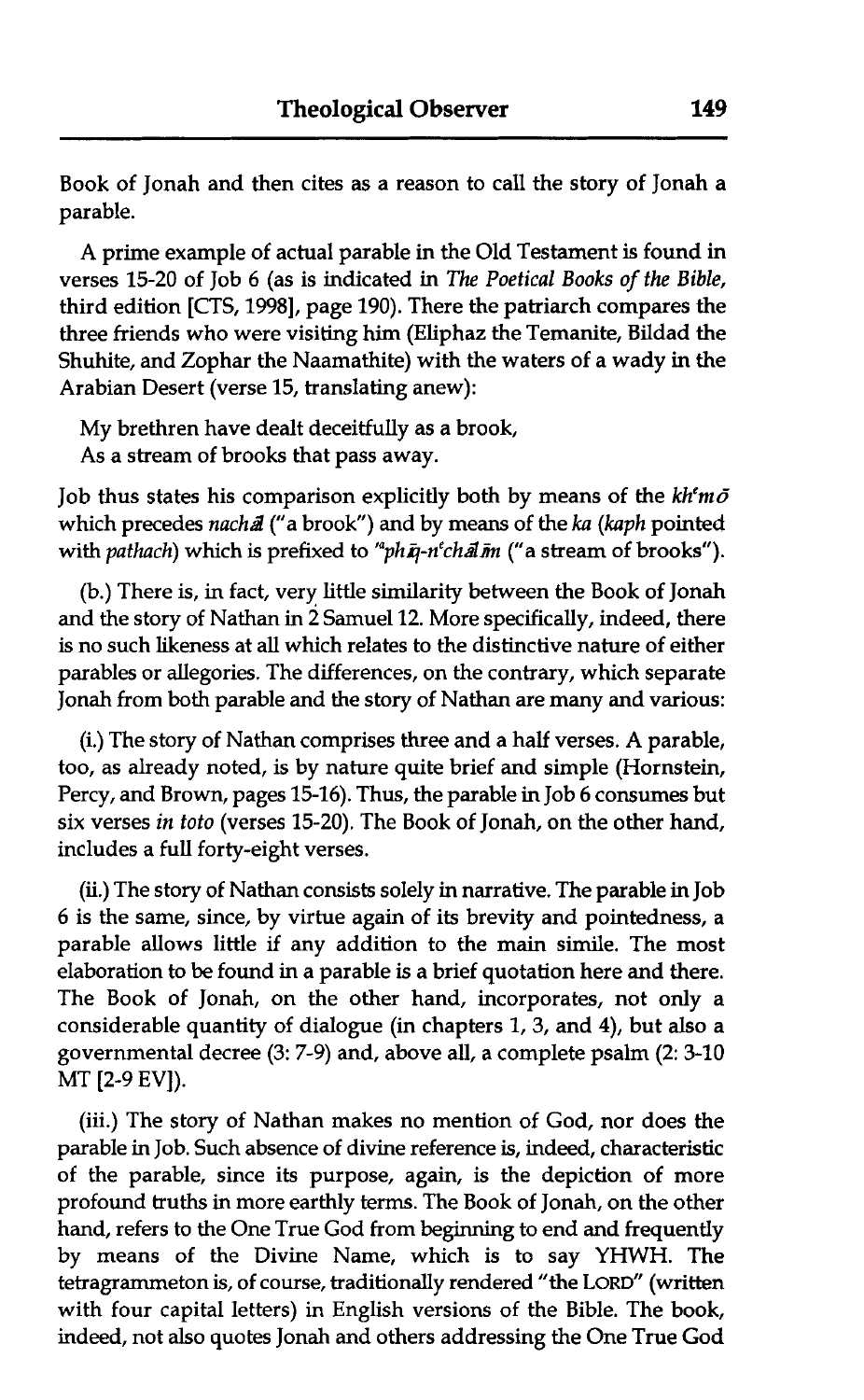at length, but also quotes God Himself speaking directly and extensively to the Prophet Jonah.

(iv.) The story of Nathan is explicitly introduced as spoken by Nathan to David in the specific setting of his adultery with Bathsheba and murder of Uriah: "And the LORD sent Nathan unto David; and He came unto him and said unto him ..." (2 Samuel 12:la). The rationale, too, of the story is expressly stated in the immediately preceding context of the Book of Samuel: "the thing that David had done displeased the LORD" (2 Samuel 11:27b). Job 6, likewise, clearly introduces the parable of verses 15-20 as spoken by the patriarch Job (6:l) in the setting of Job's first response to Eliphaz the Temanite (chapters 6-7) within the first cycle of speeches (chapters 4-14) in the course of his dialogue with the three friends who, according to Job 2:11, had come to visit him in his affliction (The Poetical Books of the Bible, pages 58-59). The same specificity in terms of literary and historical contexts obtains in the case of all the other parables in the Bible, including all the parables of our Lord. There is, on the other hand, no introduction of the narrative of Jonah in any preceding context or any otherwise specified setting.

(v.) The story of Nathan contains no name of any kind, but only such generic designations as "two men in one city, the one rich and the other poor" (2 Samuel 12:1). Nor does verse 4 specify the traveler's name who came to visit the rich man. The parable in Job 6 likewise speaks of seasonal streams in general, and our Lord names no names in any of His stories which are rightly considered parables. The Book of Jonah, on the other hand, is replete with names of individual people and places, including the names of the prophet Jonah and his father **Amittai** and the Divine Name already mentioned (passim). The references to Nineveh are legion, including mention of the specific king then ruling there **(3:** 6-7). The references to Joppa and Tarshish are cited below.

(vi.) The story of Nathan **begins** with a construct chain of two nouns, sh'nēy-"nāshīm, which is, literally, "a twosome of men" (2 Samuel 12:1). **All** the parables in the Bible, including the one in Job 6, begin, by definition, with the word or particle meaning "like" or "as" in the Hebrew or Greek of the original texts. The Book of Jonah, on the other hand, commences, rather unusually, with a verb and, indeed, with a strong waw and breviate form, which others may call a waw-consecutive with (shortened or apocopated) imperfect, way'hn d'bar-YHWH 'el-Y  $\tilde{g}_h$  which is, literally, "and there came to be the word of the LORD to Jonah" (Jonah 1:l). A historical narrative can, to be sure, begin as easily as a figurative discourse with a noun, but the specific initiation of Jonah is scarcely appropriate to a parable.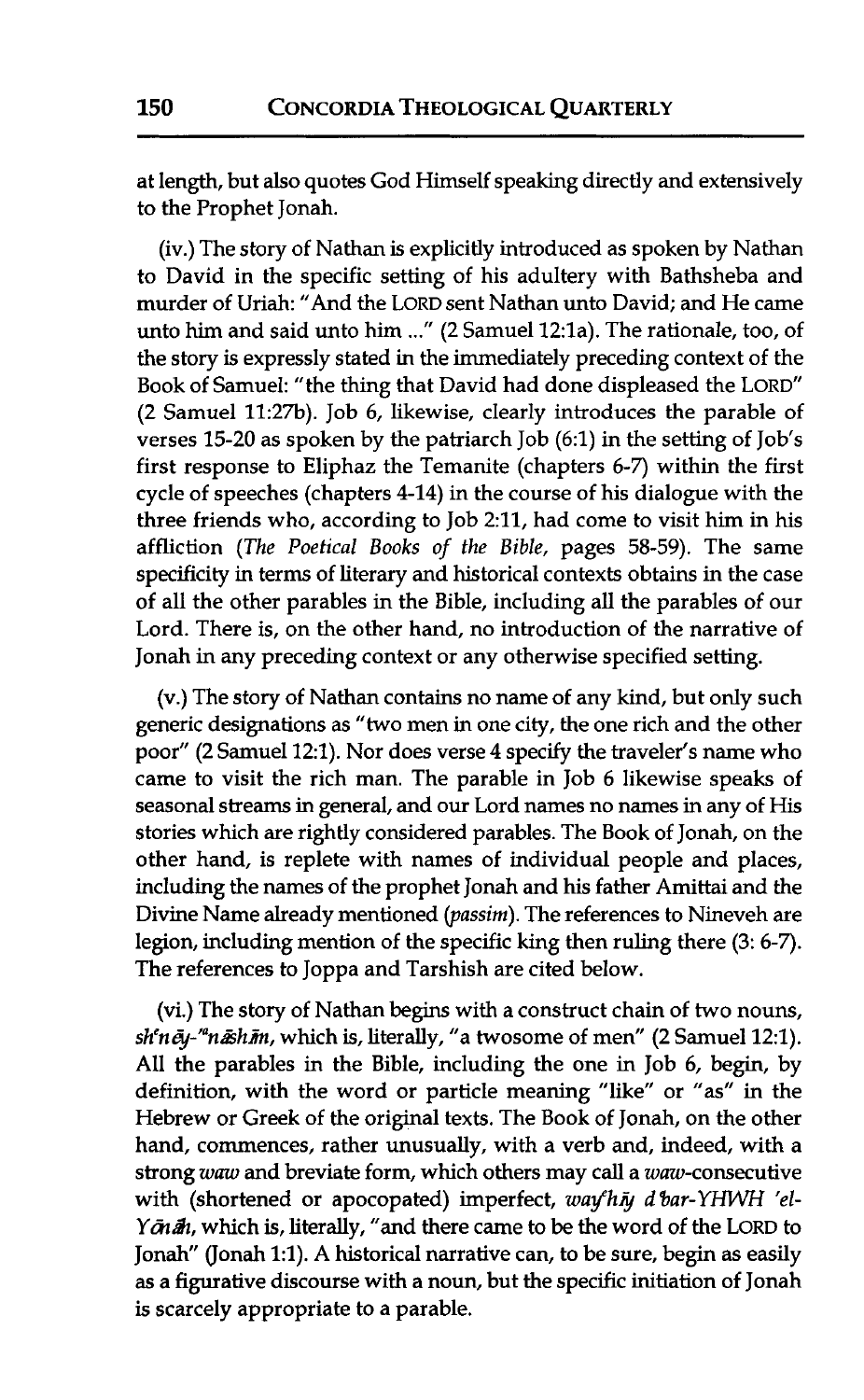The initial clause of Jonah exemplifies, in the first place, a special subgroup of the many sentences in the Hebrew Bible in which a circumstantial clause precedes the main clause. To use the terminology of Waltke and O'Connor, a "circumstantial clause introduced by *wyhy*  may be followed by a *wayyqtl* form" (Bruce *K.* Waltke and Michael Patrick O'Connor, *An Introduction to Biblical Hebrew Syntax* [Winona Lake, Indiana: Eisenbrauns, 19901, page 553). T. 0. Lambdin, although employing differing terminology, still describes the basic usage clearly (Thomas 0. Lambdin, *Introduction to Biblical Hebrew* [New York: Charles Scribner's Sons, 1971], page 123):

Within a narrative sequence temporal modifiers are very frequently placed before the clause they modify and are introduced by *waw-onversive* + a form of the verb *hayan*. In the past tense narrative this is uniformly . . . *wayhF* . . . and in the future (or habitual/durative) narrative it is . . . *w<sup>e</sup>hayah*. The temporal clause is then followed by the expected sequential form of the main narrative.

Instances of this phenomenon appear in the midst of historical books in such passages as Genesis 22:20, Judges 17:1, and **1** Samuel 9:l (Waltke and O'Connor, pages 553-554).

More remarkable, however, is the occurrence of this construction at the very beginning of the books of Joshua, Judges, Samuel (1 and 2 Samuel), Ezekiel, Ruth, Esther, and Nehemiah. These cases, to be sure, involving *way'hij* may be distinguished to some degree, as they are by Waltke and O'Connor, from those in which strong *waw* with verbs other than *hyh* begins the books of Leviticus and Numbers (Waltke and O'Connor, page 554; although introducing here the terms "strong *waw"*  and "weak *waw"* advocated in *Classical Hebrew and the English Language,*  fourth edition [CTS, 1998], pages 75-83). Such a distinction, indeed, applies as much or more to the weak *zuaw* which inaugurates the books of Exodus, Kings, and Ezra. For, admittedly, the circumstantial clause beginning with *wayhiy* or *way'hiy* constitutes a distinct idiom which possesses more independence than the others beginning with *waw.* At the same time, however, we can by no means simply lay aside the very essence of *waw* as a conjunction.

Gesenius-Kautzsch-Cowley, therefore, quite rightly emphasizes the basic conception which underlies all these cases of biblical books beginning with *waw* of any kind: "The fact that whole books begin with the imperfect *consecutive* ..., and others with *waw copulative* ..., is taken as a sign of their close connection with the historical books now or originally preceding them" (Friedrich Wilhelrn Gesenius, **Emil** Friedrich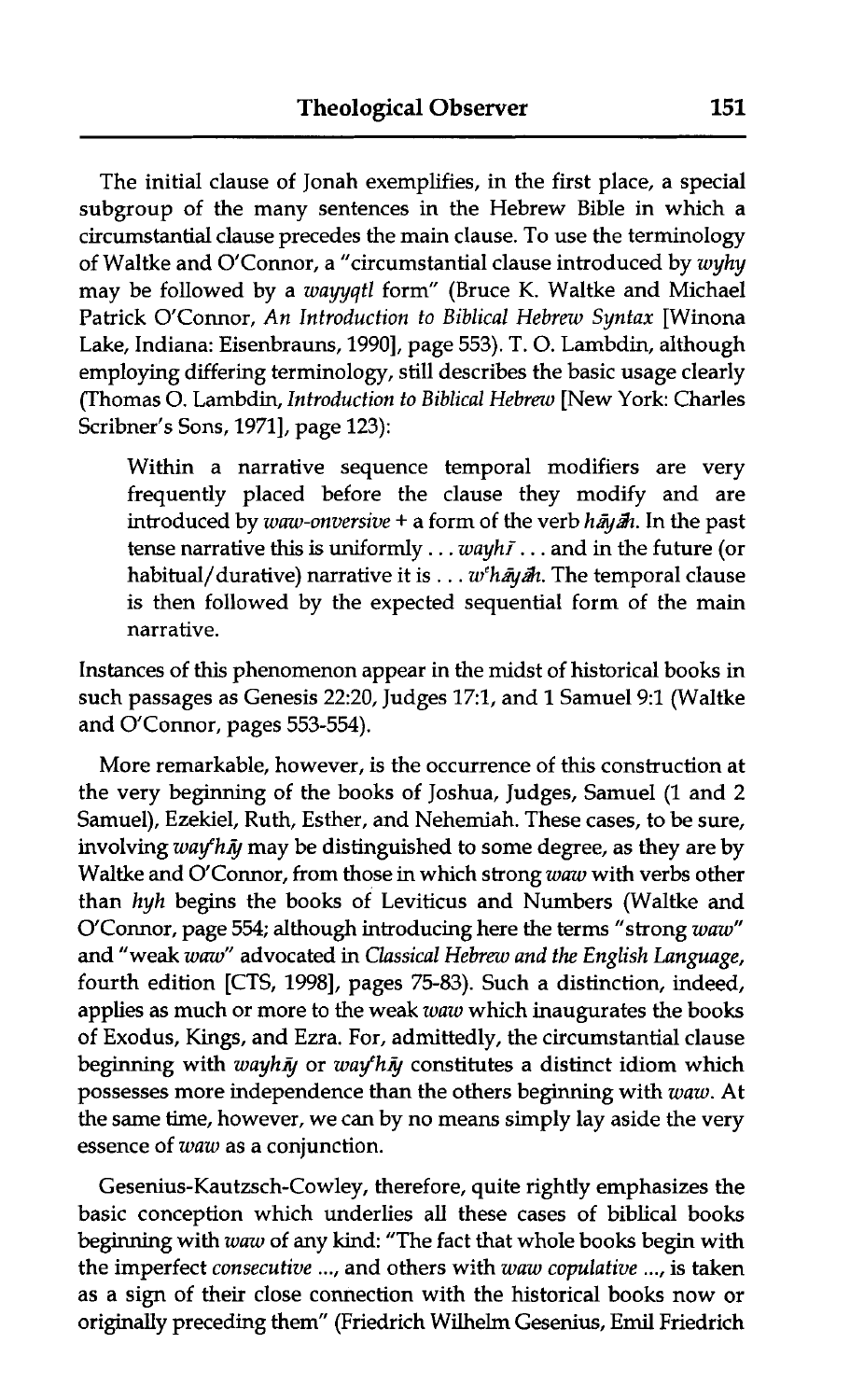Kautzsch, and A. E. Cowley, Gesenius' Hebrew Grammar, second edition [Oxford: Clarendon Press, 1910, with additions and corrections], page 133, footnote 1, where "books" is capitalized). C. F. Keil, in turn, correctly applies this principle to the Book of Jonah in particular when he describes  $way<sup>e</sup>h\bar{y}$  as "the standing formula with which historical events were linked on to one another, inasmuch as every occurrence follows another in chronological sequence; so that the Vav (and) simply attaches to a series of events, which are assumed as well known ...." (Carl Friedrich Keil, Biblical Commentary on the Minor Prophets, translated by James Martin, in Commentary on the Old Testament in Ten Volumes, by C. F. Keil and Franz Delitzsch [Grand Rapids: William B. Eerdmans Publishing Company, (reprinted) 1975]), X:I, page 389). The initiation, then, of a book with  $way'h\bar{y}$  is a mark of historical intention. The only cases of its use among the so-called Latter Prophets are in Ezekiel and Jonah; and Ezekiel, like Jonah, begins with historical narrative. The Prophet Jonah, then, is following the example of his prophetic predecessors who wrote Joshua, Judges, Ruth, and Samuel in employing this grammatical usage to indicate his historical intention. Jonah was, in turn, followed in the use of the same introduction by his prophetic successors who wrote the books of Ezekiel, Esther, and Nehemiah.

(vii.) The story of Nathan recounts developments which could easily take place in ordinary life. The parable in Job *6* speaks of the wadies of the desert in which the waters come and go every year. For it is, again, the goal of the parable to express more profound truths in terms of ordinary life known to the audience. The Book of Jonah, on the other hand, records very singular events which include, indeed, miracles unique even to Holy Scripture. Modernists have, after all, particularly used the quantity of miracle in the book as being indicative of its legendary rather than historical character. Eiselen, for example, cites a specific number of offending wonders: "Here are twelve miracles in a book of forty-eight verses" (The Prophetic Books of the Old Testament, pages 454-455). Thus, it is the very things which motivate the modernists to deny the historical reliability of the book which also make it quite impossible to call it parabolic.

(viii.) The meaning of the story of Nathan is immediately and dramatically clarified at some length in the succeeding context of **2**  Samuel **12** (verses 7-9, AV):

[7.] Then Nathan said to David, "Thou art the man. Thus saith the LORD God of Israel, 'I anointed thee king over Israel and I delivered thee out of the hand of Saul. [8.] And I gave thee thy master's house and thy master's wives into thy bosom and gave thee the house of Israel and of Judah; and if that had been too little, I would moreover have given unto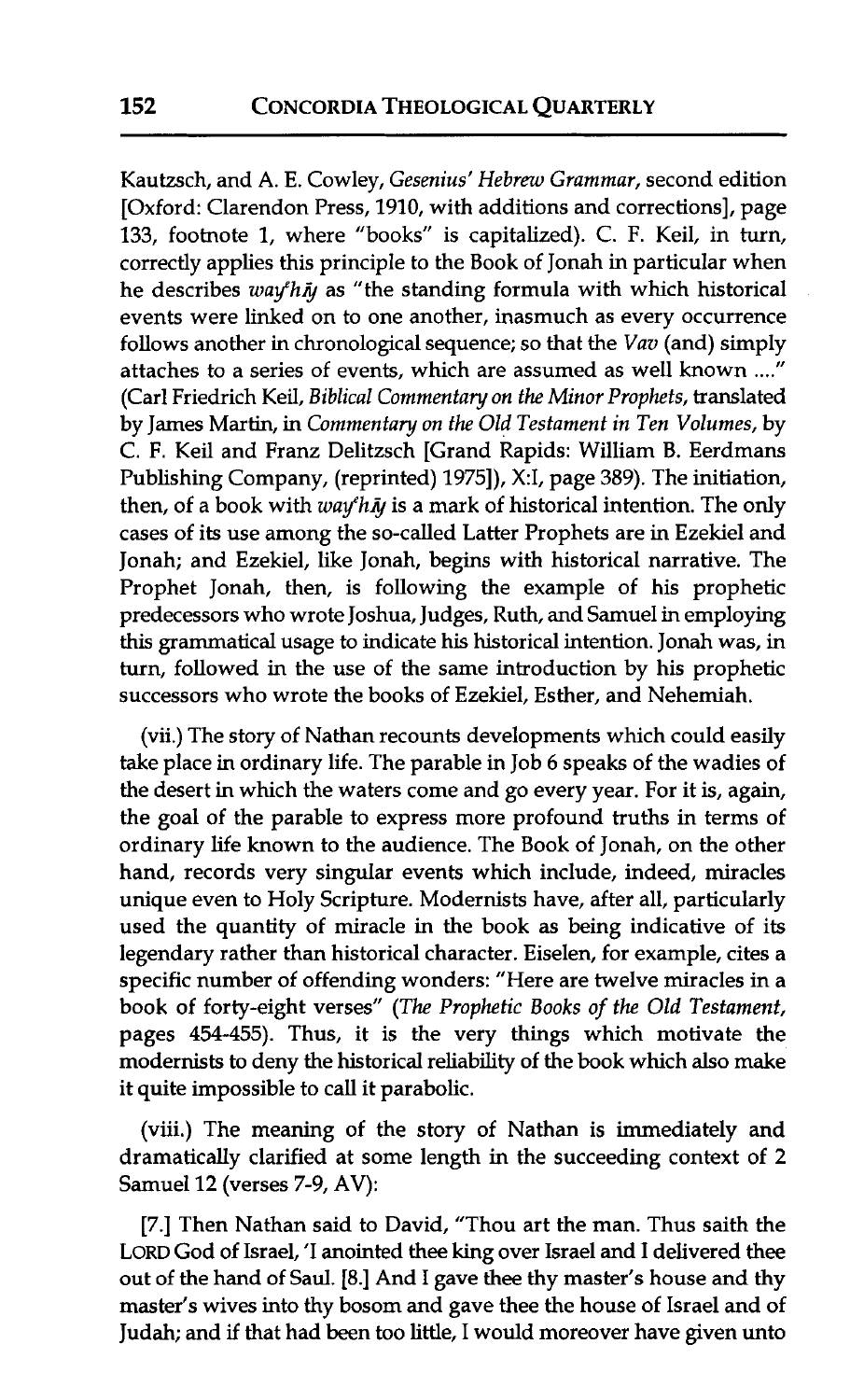thee such and such things. **[9.]** Wherefore hast thou despised the commandment of the LORD, to do evil in His sight? Thou hast killed Uriah the Hittite with the sword and hast taken his wife to be thy wife and hast slain him with the sword of the children of Ammon.'"

The Lord reiterates the case against David in the following verse: "thou hast despised Me and hast taken the wife of Uriah the Hittite to be thy wife" (verse 10). It is, therefore, misleading of the Everists to say of the parable of Nathan that "by itself it would appear to be factual." For the parable was never intended to be spoken without the explanation which immediately followed.

Job likewise applies the parable in Job 6 to his three visitors in the words both preceding and following. For he begins with the basic accusation: "my brethren have dealt deceitfully" (verse 15). He then amplifies the accusation in the verses which follow the parable, beginning with the explanatory conjunction *(k5* verse 21, revising the Authorized Version):

For now ye live not, Ye see calamity and are afraid.

The Book of Jonah, on the other hand, receives no preceding or succeeding application by way of parabolic clarification. Its usage, instead, in subsequent scriptures consistently assumes its historicity.

#### **B. A Biblical View of Jonah**

The actual case, in fact, is quite the contrary of the depiction of Jonah in the *Lutheran Standard.* The prophet's narrative is, in actuality, fully historical both in its intention and in its execution. The historicity of the Book of Jonah clearly follows from the ensuing points:

(1.) The narrative itself, firstly, provides no evidence of any nonhistorical intention. The teacher who "was surprised to read that Jonah was a parable" stated the actual case quite correctly: "I see nothing in the text that suggests it couldn't be historical." For the burden of proof, in any objective exegesis, clearly rests with those who wish to dispute the historical intention of a narrative rather than with those who are assuming it.

(2.) The book contains, secondly, a variety of historical and geographical references. The Prophet Jonah himself, as previously noted, is identified more specifically in 2 **Kings 1423,** and he records the actions of the specific king who was then reigning in Nineveh in a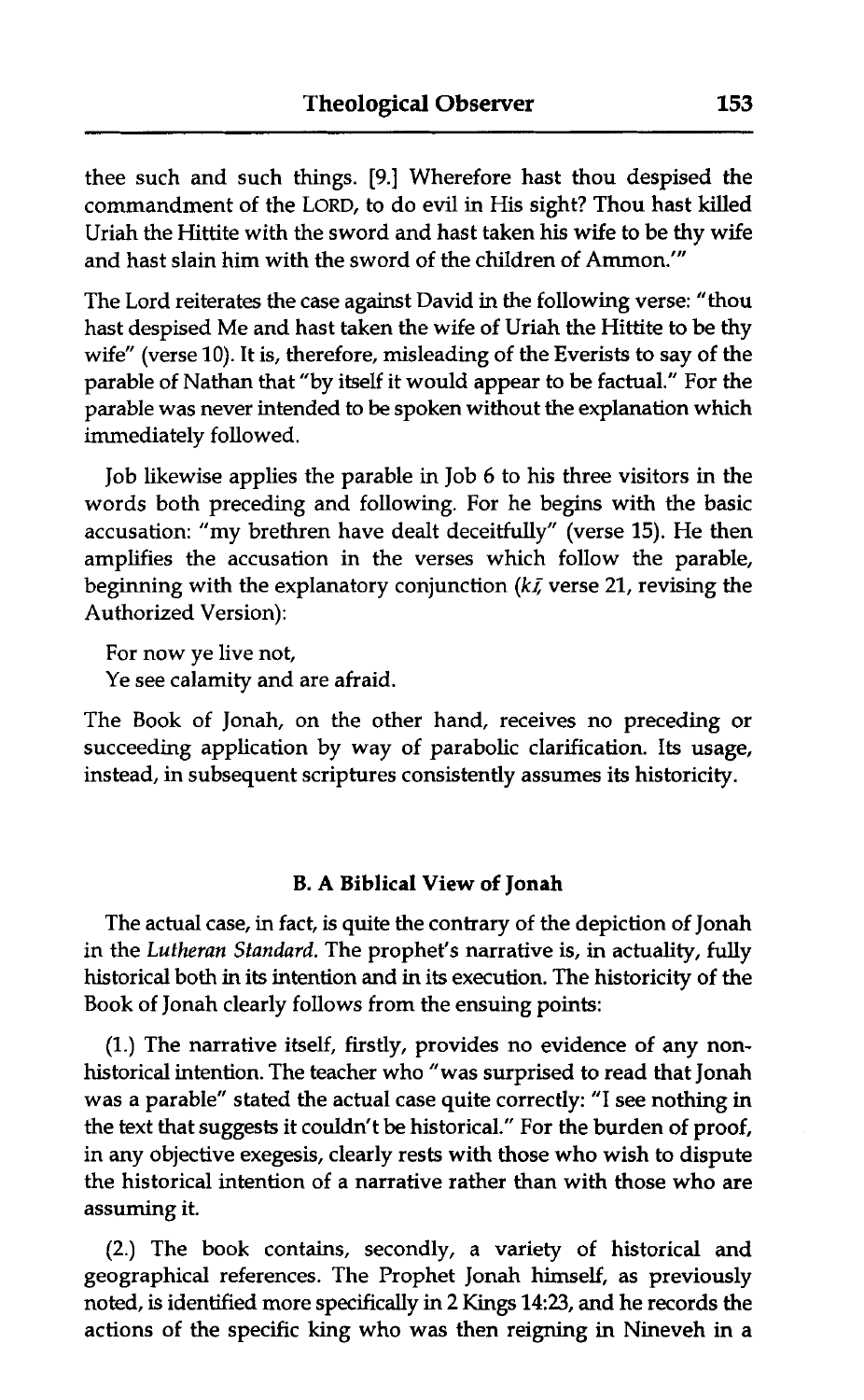reduced and harassed Assyria (3: 6-9). The geographical references include, not only Nineveh itself (passim), but also the cities of Joppa in Palestine (1:3) and Tarshish in Spain (1:3 and 4:2).

The Book of Jonah presumably came into existence sometime between 783 and 745 B.c., a temporary period of Assyrian troubles which would have made Nineveh more susceptible of repentance; its composition, more specifically, probably took place late in 763 B.C. or shortly thereafter. For 783 B.C. saw the death of Adad-Nirari I11 (whose mother Sammuramat ruled as regent from 810 to 805 B.C. and was likely the original of the legendary Semiramis), during whose reign there was an approach to monotheism, albeit still paganism. In 745 B.c., on the other hand, a general seized the throne who proclaimed himself Tiglath-Pileser III and founded the Sargonid dynasty. With his accession Assyria firmly retrenched itself in its old evil ways. Between, however, 783 and 745 B.C. intervened a period of weak kings, internal dissension, and external pressure, especially by the Urartu to the north. The prospects of Assyria appeared ominous, and the sense of crisis in the populace reached a melting point in the reign of Assurdan III (771-754 B.C.). A plague in 765 B.C. and a total eclipse of the sun on June 15 in the year 763 reduced the populace to a state of consternation which would have provided a climax to the preparation of Nineveh, in this period, to respond rightly to the preaching of Jonah; another plague struck the country in 759 B.C. The eclipse of 763 was evidently widely regarded as "a sign of celestial wrath. Assur, the home of Assyria's most ancient traditions, revolted and was joined by other cities .... For six years civil war raged, while pestilence devastated the land" (H. R. Hall, *The Ancient* History of *the* Near East, pages 461-462). Jonah by no means employs, as the critics assume the designation "the king of Nineveh" as the formal title of the monarch of Assyria (3:6), but as a reflection of the reality of his reduced domain in this period of royal impotence.

(3.) The ancient Jews, thirdly, uniformly understood the narrative as historical (Tobit 14:4 and Josephus, Antiquities, IX: 10: 2), as did the church of the New Testament during the course of nineteen centuries. Thus, Tobit gives this final charge to Tobias: "My son, take your sons; behold, I have grown old and am about to depart this life. Go to Media, my son, for I fully believe what Jonah the prophet said about Nineveh, that it will be overthrown" (verse 4a, *The* Apocrypha of *the* Old Testament: Revised Standard Version). The reference is clearly to the preaching of the Prophet Jonah in verse 4 of Jonah **3:** "Yet forty days and Nineveh shall be overthrown" (4b). This prophecy goes unfulfilled, of course, in the Book of Jonah itself by virtue of the repentance of Nineveh at the time, but the author of the Book of Tobit represents his hero as assuming that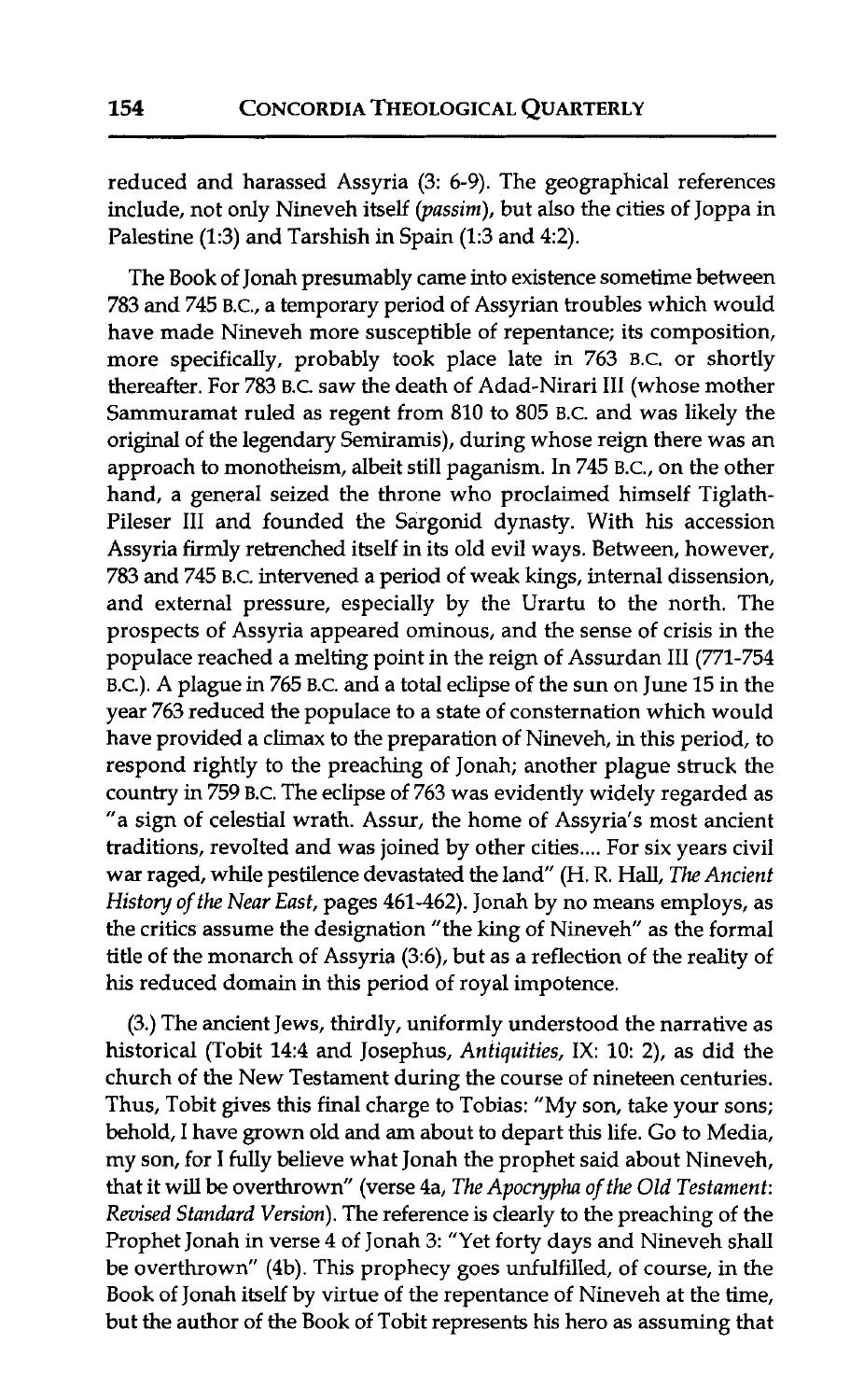the subsequent apostasy of Nineveh would ultimately bring the threatened destruction on the city.

(4.) The testimony, above all, of Jesus Christ is clearly expressed and should be decisive for anyone who believes in His divinity and, consequently, His infallibility even according to His assumed human nature. The Gospel of Matthew affords two separate instances of His witness to the historicity of Jonah (in chapters 12 [verses 39-41] and 16:4), and the Gospel of Luke provides a parallel (11: 29-32). Moderates may wish to vitiate the evidence by arguing that Christ could be using fictional characters and events as illustrations just as easily in the verses cited as when He Himself is telling parables, or when we ourselves use illustrations drawn from modern novels or even cartoons. The specific nature, however, of the references which our Lord makes to the Book of Jonah make such a scenario quite impossible.

(a.) In all these passages, in the first place, the word *sēmeion* ("sign") occurs. In Matthew 16 Jesus states the case without elaboration: "An evil and adulterous generation seeketh after a sign, and there will be no sign given unto it except the sign of Jonah the prophet" (verse 4, revising the Authorized Version in this quotation and all those which follow in the interests of consistency). In Luke 11 He defines "the sign of Jonah the prophet" as the sign which Jonah constituted as a prophet. The genitives, in other words, in the phrase *to semeion I on a tou prophetou* are genitives of apposition: "This is an evil generation. It seeketh a sign, and there will be no sign given unto it except the sign of Jonah the prophet. For as Jonah became a sign unto the Ninevites, so also will the Son of Man be unto this generation" (verses 29-30). The *usus loquendi,* however, of *s&eion* is an entity or action of an historical nature, even if not (as is often the case) miraculous (Walter Bauer, William F. Arndt, and F. Wilbur Gingrich, *A Greek-English Lexicon of the New Testament and Other Early Christian Literature,* fourth edition [Chicago: University of Chicago Press, 19521, pages 755-756). Objective exegesis requires us to remain with the common meaning of a word unless the context or analogy of faith compels us to accept a different meaning.

(b.) In Matthew 12, secondly, our Lord assumes the participation of the Ninevites to whom Jonah preached in the resurrection of the dead connected with His second coming: "The men of Nineveh will rise up in the judgment with this generation and condemn it, because they repented at the preaching of Jonah" (verse 41). Luke 11:32 records the same logion in precisely the same words. Jesus, then, and His evangelists regard the Ninevites who repented in chapters 3 and 4 of the Book of Jonah as being equally as real as the Jews whom He is then addressing and, indeed, as real as the final judgment. Although, to be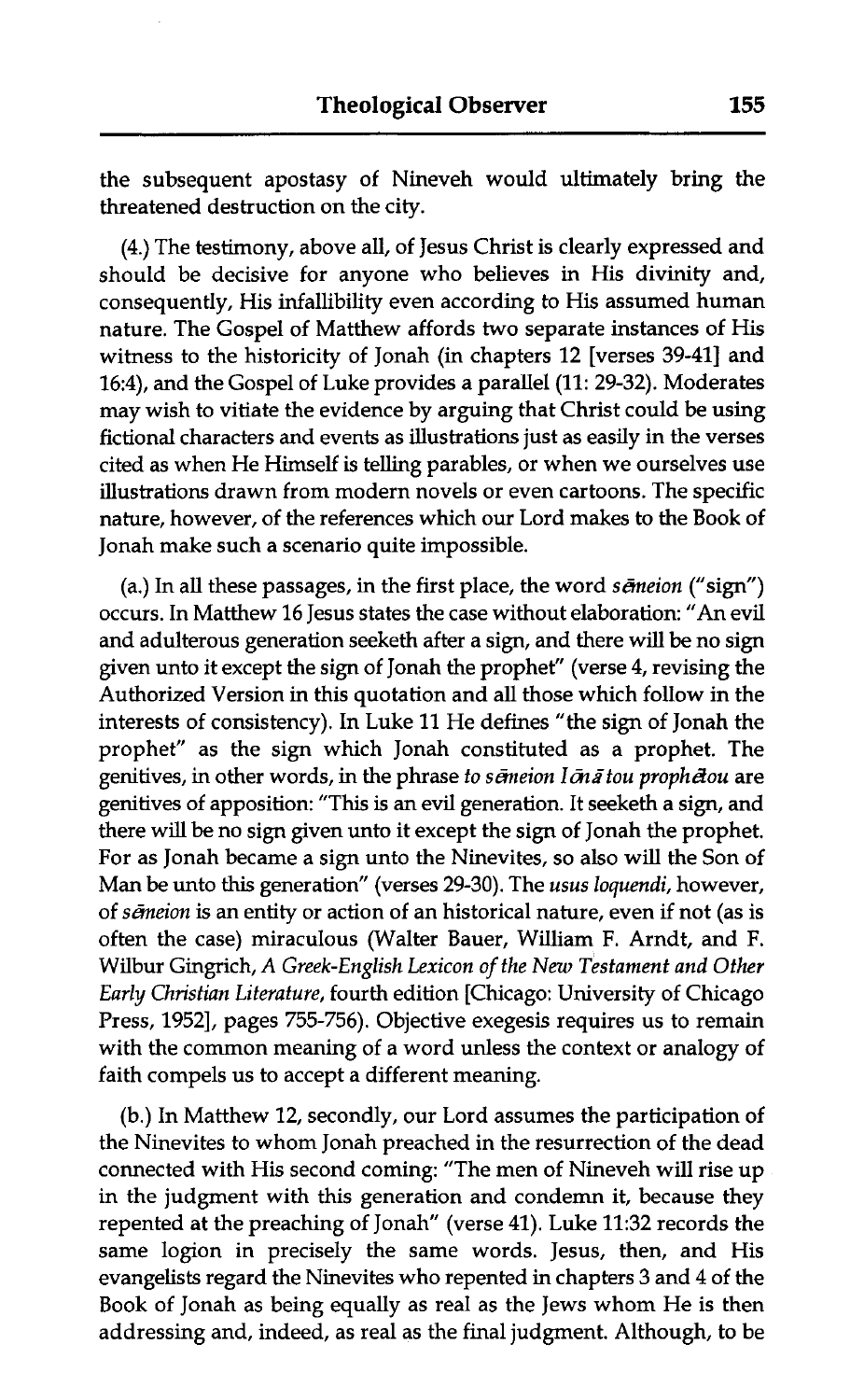sure, the majority of Nineveh soon returned its old ways, there were Ninevites who remained faithful to the True God unto death; and these historical penitents we ourselves, if we continue in repentance, shall see by the grace of God in the kingdom of glory.

(c.) In Matthew 12, again, our Lord makes the experience of Jonah a sign of His own burial before His resurrection: "An evil and adulterous generation seeketh after a sign, and there will be no sign given unto it except the sign of Jonah the prophet. For as Jonah was three days and three nights in the belly of the great fish, so will the Son of Man be three days and three nights in the heart of the earth" (verses 39-40). In verse 40 Jesus is drawing His words from the Book of Jonah itself. Jonah 21 in the Massoretic Text describes first the preparation of a "great fish  $(d\bar{a}g g\bar{a}dhd)$  and then Jonah's sojourn "in the belly of the fish three days and three nights" (1:17 in the English Version).

Our Lord, then, treats the events recorded in chapters 1 and **2** of the Book of Jonah as being equally as historical as His own death and resurrection. He asserts, in effect, "As surely as Jonah spent three days in the fish before returning to preach repentance, so surely shall I spend three days in the grave before returning to preach repentance." Modern scholars may decry as simplistic the question often posed by pious laymen, "If I cannot believe that Jonah was swallowed by a fish, how can I believe that Christ arose from the dead?" The fact is, however, that Christ Himself ties the two events together so inextricably in terms of historicity that the question seems quite reasonable.

(d.) In the end, fourthly, our Lord compares His very existence to the existence of Jonah. For in both Matthew 12 and Luke 11 He concludes His logion on Jonah in precisely the same words: **kai** idou pleion *Idizi*  hode, "and, behold, a greater than Jonah is here" (verses 41 and 32 respectively). Jesus is saying nothing if He is claiming to be greater than someone who never existed, and He is saying very little if He is claiming to be greater than someone who merely said the words quoted in verse 25 of 2 Kings 14. The premise of Christ is clearly that Jonah was, indeed, a very notable prophet by virtue of the experiences which He has just mentioned, which is to say the miraculous preservation of Jonah in a fish and the repentance of Nineveh in response to his preaching (Matthew 12 [39-40] and Luke 11 [29-30]).

It is this specific Jonah, as described in the Book of Jonah, than whom the Divine Prophet is still greater. In the end, therefore, our Lord ties together His very existence so inextricably with the depiction of Jonah in the prophet's own book that, logically speaking, one can only deny the historicity of the Book of Jonah by also denying the historicity of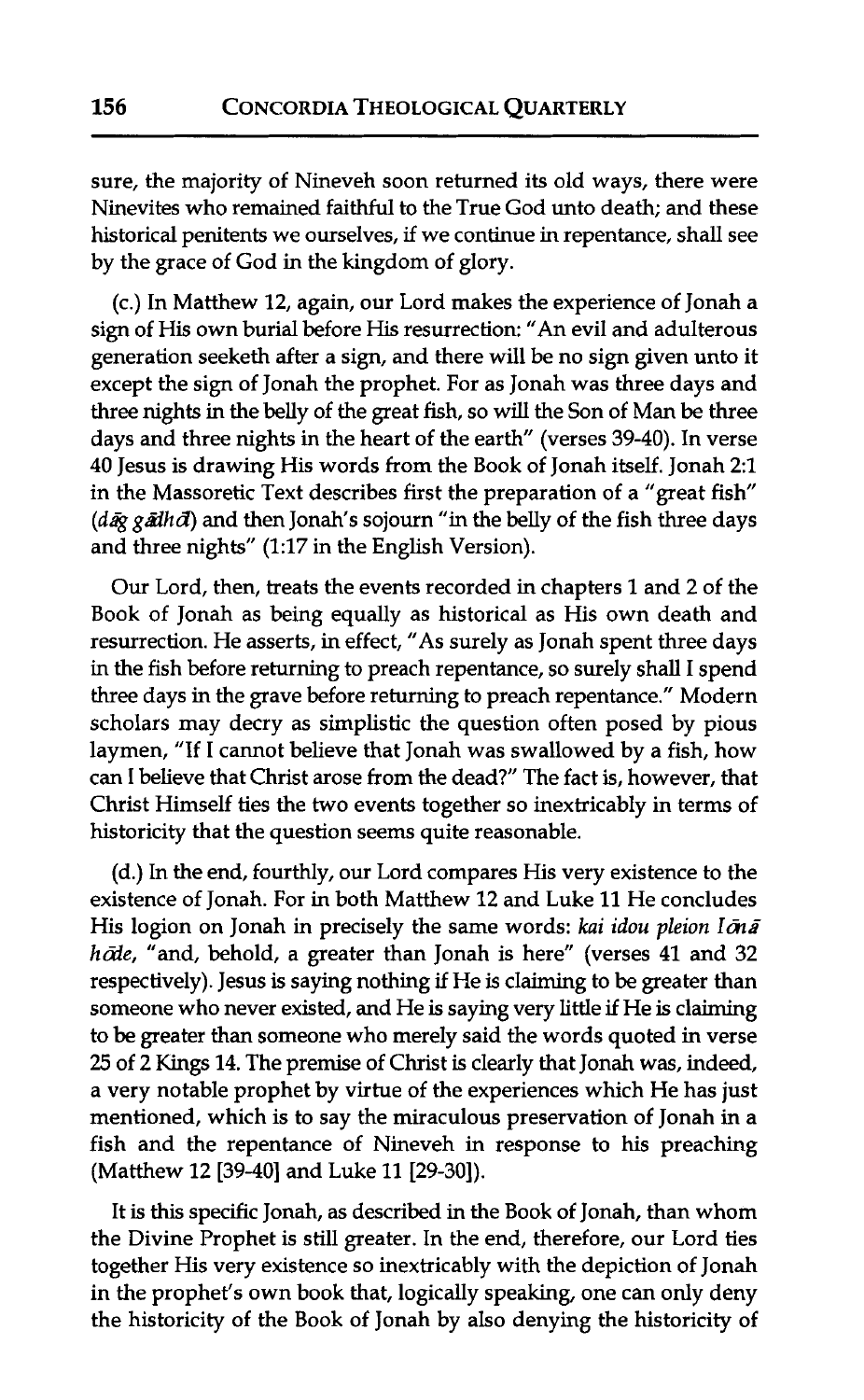Christ. Or, at the least, one is required by the logic of the case to deny the identity of the historical Jesus as the Self-Existing One who was and is and is to be.

Douglas McC.L. Judisch

### **TWO SIGNIFICANT ARCHIVAL COLLECTIONS**

It is with great joy, particularly in light of the first article in this issue, that we note the recent announcement by Concordia Historical Institute that the papers of two of the most important pastors and theologians of the Lutheran Church-Missouri Synod have been arranged and described. Of further note is that both served as president of Concordia Theological Seminary in Fort Wayne.

The Wilhelm Sihler Collection consists chiefly of materials created and collected by Sihler and especially features his correspondence and sermons. The correspondence is filed in chronological order. Further, it has, for the most part, been transcribed into a typewritten format, which aids the researcher in reading them with ease. The letters remain in their original German. The sermons are arranged according to the books of the Bible (he seems to have preached on more than two-thirds of the books of Scripture), though occasional sermons are included at the end of this section.

Under the heading "Various Writings" are a number of folders containing manuscripts Sihler labeled "Gedankenspäne und Gedankenkeime" (shavings of thoughts and seeds of thoughts). Most of these manuscripts have been transcribed. Finally, there is a handwritten diary of Wilhelm Sihler and a number of photos.

The Robert D. Preus Papers have also been completed and are now available for research. This is a rich and varied collection, which is organized under five headings or series: Profile, Research, Correspondence, Seminary, Removal from Office. Each of the series has its own subseries. While a complete listing and details are available at CHI'S website, an outline here may serve to encourage researchers to further in-depth study: **1)** Profile: Subject Files, Clippings, Audio/Video, Student Days and Sermons; **2)** Research: Subject Files, Writings by Preus, and Writings by Others; **3)** Corresondence: General and Secretary; 4) Seminary: Teaching, St. Louis, and Fort Wayne; 5) Removal from Office: Indiana District Commission on Adjudication, Documents/ Writings, and Biography.

The opening of these materials for examination **and** research truly reflects the character of Robert Preus. As president of Concordia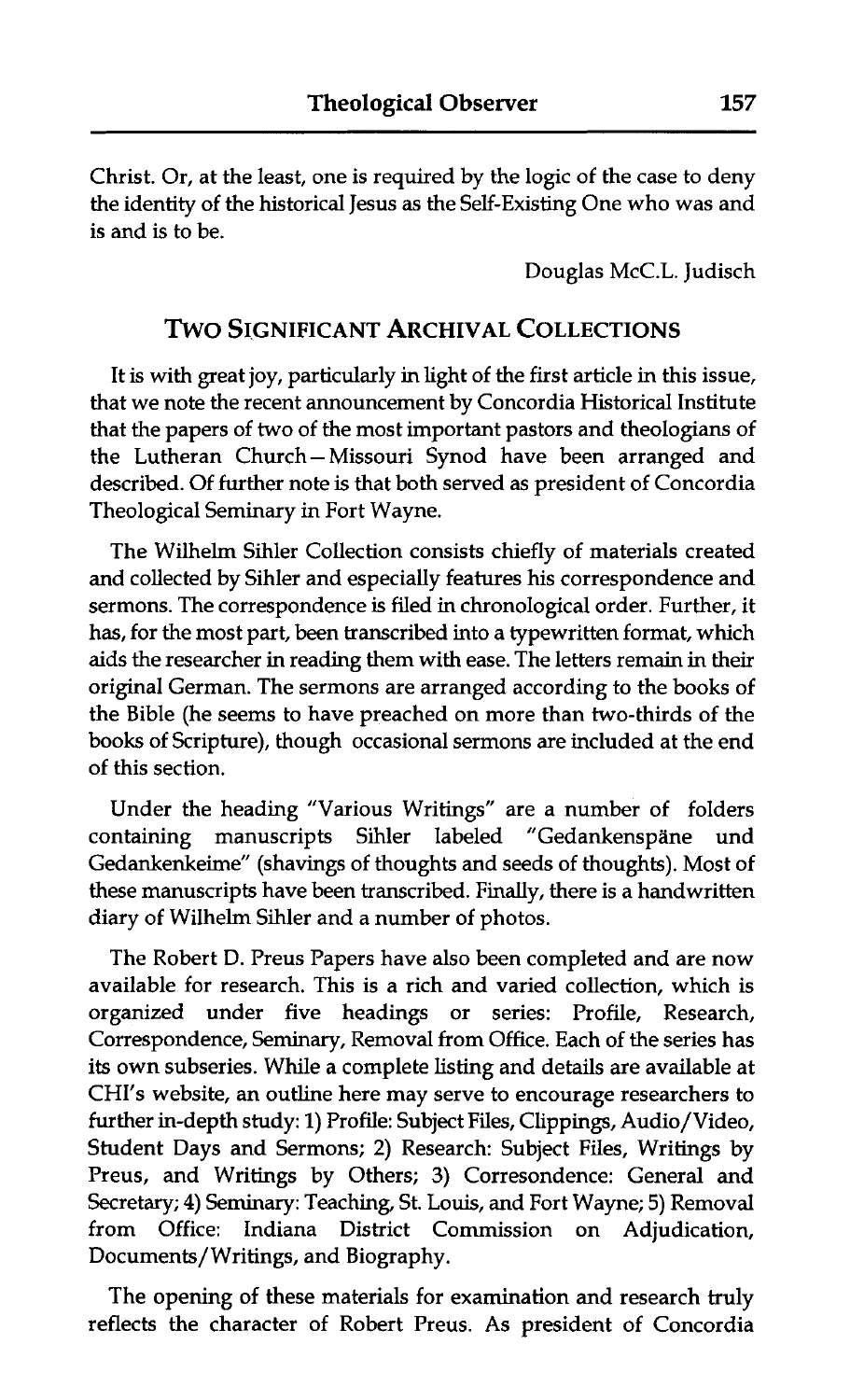Theological Seminary he was always prepared to greet students and to discuss theoIogy with them. As a first-year seminarian the undersigned responded with some incredulity at Dr. Preus's invitation to "visit me in my office whenever the door is open and we'll talk about theology." Skepticism quickly turned to conviction as Dr. Preus fulfilled his promise. Now, as was the case in his personal career, his papers beckon with the same proposal: come and read and talk about theology. The Preus papers will allow this great teacher to continue to guide confessional Lutheranism into the future.

Both of the collections, along with many others, are available for research at the Institute. A number of finding aids, including those for the collections featured in this piece, may be consulted on the CHI web site at http://chi.lcms.org.

In many ways CHI remains something of an undiscovered jewel in our Synod. It is officially the Department of Archives and History for the Synod. More than a mere storehouse, however, CHI strives to present the living history of the Lutheran Church-Missouri Synod - the stories and activities, as well as the theological matter of our church. We commend CHI for its ongoing work in preserving and making accessible our heritage as members of the Lutheran Church- Missouri Synod and look forward to the completion of other collections in the near future.

Lawrence R. Rast Jr.